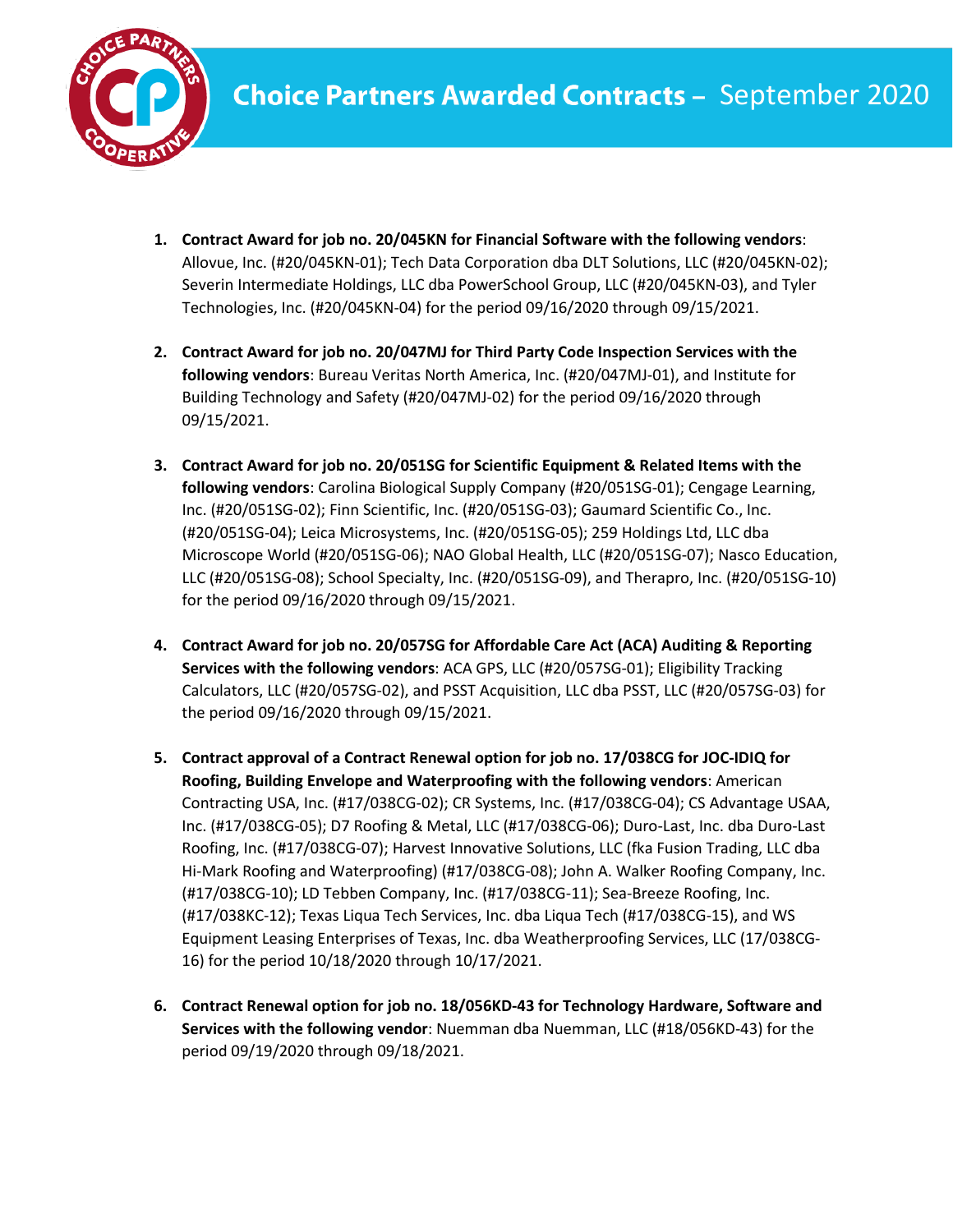- **7. Contract Renewal option for job no. 18/067MR for JOC-IDIQ for Athletic Surfaces and Related Items with the following vendors**: EMA Sport Solutions, LLC (#18/067MR-01); Floor-Tex Commercial Flooring, LLC (#18/067MR-02), and ICON Diversified, LLC (#18/067MR-03) for the period 10/17/2020 through 10/16/2021.
- **8. Contract Renewal option for job no. 18/072KC for Industrial Equipment Rent, Lease or Purchase with the following vendors**: ASIET, Inc. (#18/072KC-01); HVAC Mechanical Services of Texas, Ltd dba Hunton Services (#18/072KC-03); Lansdowne Moody Company, Inc. (#18/072KC-05), and United Rentals (North America), Inc. (#18/072KC-06) for the period 10/17/2020 through 10/16/2021.
- **9. Contract Renewal option for job no. 18/075KD for Custodial Supplies and Services with the following vendors**: Ambassador Services, LLC (#18/075KD-01); Auto-Chlor Services, LLC (#18/075KD-02); Buckeye International, Inc. dba Buckeye Cleaning Center-Houston (#18/075KD-03); Butler Business Products, LLC (#18/075KD-04); Complete Supply, Inc. (#18/075KD-05); Western-BRW Paper Company, Inc. dba High Point (#18/075KD-07); Kleen Supply, Inc. (#18/075KD-08); MANS Distributors, Inc. (#18/075KD-09); Pasco Brokerage, Inc. (#18/075KD-11); Cordell Incorporated dba Ridley's Vacuum & Janitorial Supply (#18/075KD-12); Rio Paper & Supply, LLC (#18/075KD-13), and School Specialty, Inc. (#18/075KD-15) for the period 10/17/2020 through 10/16/2021.
- **10. Contract Renewal option for job no. 19/060JN for Disaster Debris Removal Services with the following vendor**: Graham County Land Company, LLC (#19/060MR-01) for the period 10/16/2020 through 10/15/2021.
- **11. Contract Renewal option for job no. 19/070MJ to Furnish and Install Applied Technology Learning Laboratories with the following vendors**: Creative Learning Systems, LLC (#19/070MJ-01), and Quasar Data Center, Ltd (#19/070MJ-02) for the period 10/16/2020 through 10/15/2021.
- **12. HCDE Interlocal Agreements with**: **Rio Grande City CISD**, Rio Grande City, Texas; **Salem City Schools**, Salem, Va.; and **Surprise**, Surprise, Ariz.
- **13. HCDE Out-of-State new members: Englewood,** Englewood, Colo.; **Germantown**, Germantown, Tenn.; **Henrico County Public Schools,** Henrio, Va; **Medford School District**, Medford, Ore.; **Metropolitan Regional Service Council (NEOnet)**, Cuyahoga, Falls, Ohio; **Miami Beach**, Miami Beach, Fla.; **Montgomery County**, Dayton, Ohio; **Old Dominion University**, Norfolk, Va.; **Southwest Ranches,** Southwest Ranches**,**  Fla.; and **St. Augustine Beach**, St. Augustine, Fla.